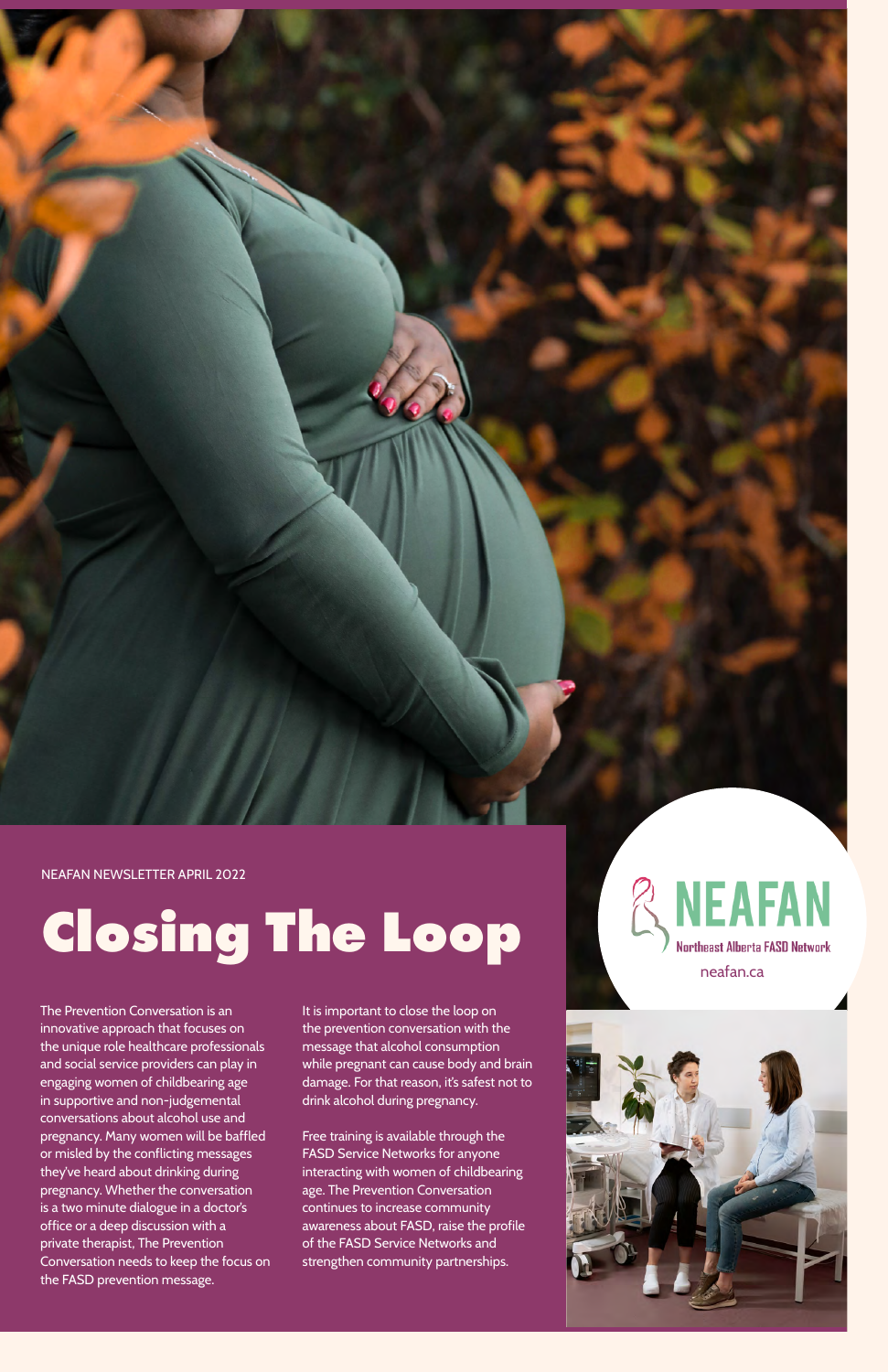

# The Prevention Conversation: A Shared Responsbility

The prevention of Fetal Alcohol Spectrum Disorder (FASD) is critical to the success and achievement of Alberta's FASD 10-Year Strategic Plan's goals and targets, all of which have the aim of reducing the incidence of FASD. The plan intends to ensure an overwhelming majority of Albertans have heard of FASD, that Albertans understand the implications of FASD; change the behavior of Albertans; and assist mothers in reducing the harm from alcohol use during pregnancy.

*"Supporting primary care providers to develop the necessary skills to engage in non-judgemental, empathetic conversations about alcohol use is paramount in the prevention of FASD."*



#### The Prevention Conversation Project Objectives:

• Increase the capacity of education, health and social service providers across the province to educate and support youth, women and their partners, and communities using evidence-based practices to screen for alcohol use in pregnancy and intervene appropriately and effectively.

• Increase awareness among youth, women of child-bearing age and their partners, and communities about the effects of prenatal

alcohol exposure.

• Increase knowledge of community resources available to youth, women and their partners, and communities who may be concerned about alcohol consumption during early pregnancy.

• Create community connections between the education, health and social services and the FASD Service Networks to develop wrap around services.

For more information or to book a free presentation by a NEAFAN Prevention Facilitator, click below.

#### Prevention Conversation:

# FASD Online **Training**

• Equips FASD prevention facilitators to raise awareness of the importance of engaging women aged 18 to 45 years old in the Prevention Conversation

- Trains health care and social service providers to effectively educate and support women and their partners by engaging them in the Prevention Conversation
- Develops community partnerships to facilitate sharing information and resources
- Online training to support the **Prevention** [Conversation Initiative](https://preventionconversation.org/)

Prevention strategies also include supporting women of childbearing age who use substances and who are not pregnant. Activities include outreach, screening, referral, and brief intervention activities. Prevention support services are specialized, culturally safe, and accessible for women who use substances. Trauma-informed and harm-reduction oriented services support women to reduce or stop alcohol and/or drug use during pregnancy, and support healthy pregnancies.



is an essential part of the overall Alberta FASD 10-Year Strategic Plan. By Year 10 of the Plan, over 14,000 participants had attended 755 Prevention Conversation training events, including members of the public, service providers, and postsecondary students across sectors. The Alberta government offers online FASD training through the Canada Fetal [Alcohol Spectrum Disorder Research](https://canfasd.ca/) [Network](https://canfasd.ca/) (CanFASD).

*"Raising public awareness of the negative effects of prenatal alcohol exposure."*

#### The Prevention Conversation Target Population:

#### *Primary:*

Education, health and social service providers that work with youth, women of child-bearing age and their partners, and communities across Alberta.

#### *Secondary:*

Youth, women and their partners of child-bearing age, and communities in Alberta.

Training and education for FASD is very important to help with identifying people affected by FASD and providing them with appropriate supports throughout their life. There is no cure for FASD after the fact, which is why preventing FASD at pregnancy

[LEARN MORE](https://neafan.ca/contact-us/)